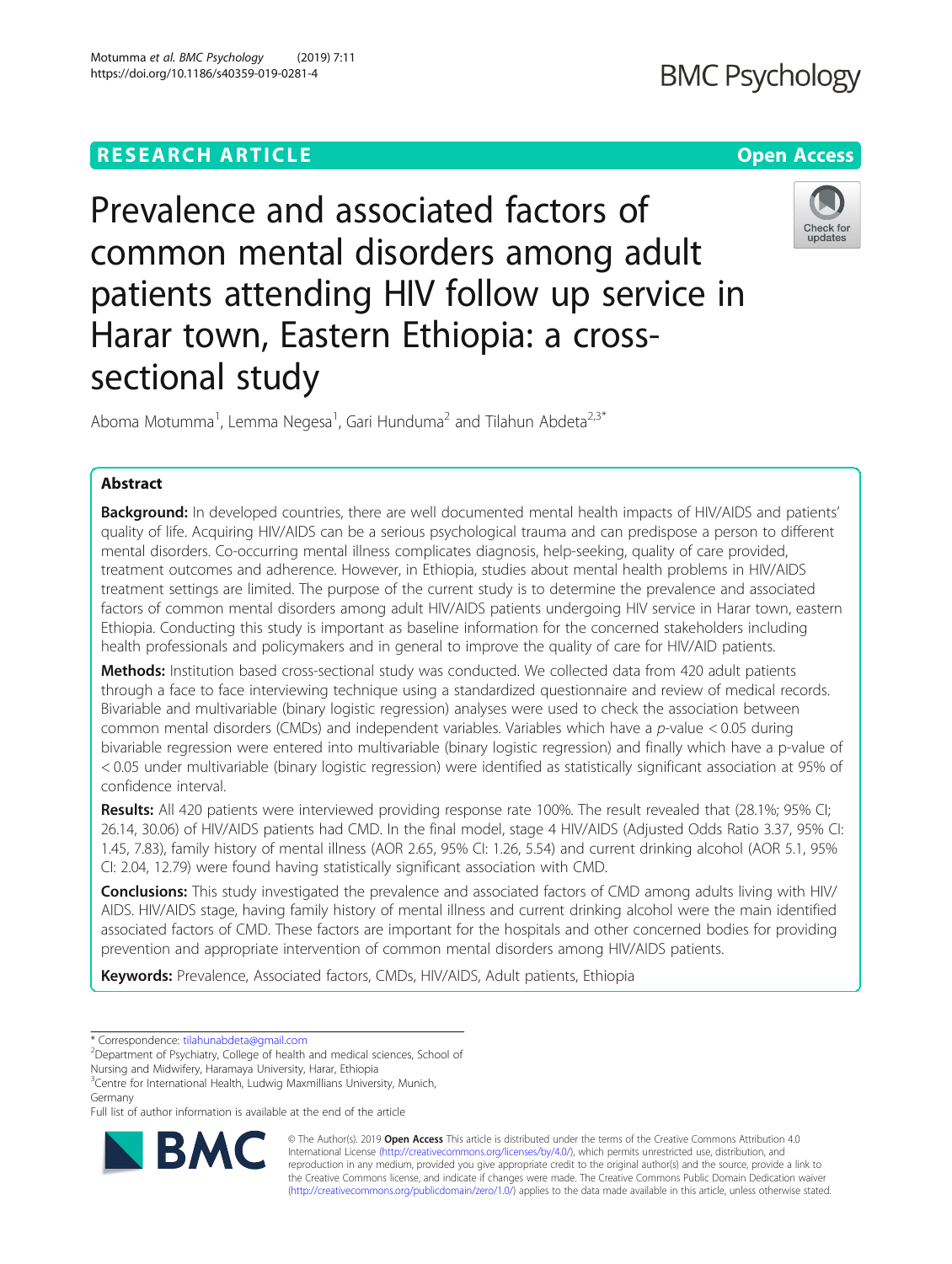# Background

Mental illness is among many non-AIDS complications that limit the HIV/AIDS patients' quality of life (QOL) [[1,](#page-8-0) [2\]](#page-8-0). Mental illness and HIV infection are linked in many ways including (I) HIV infection often result in serious emotional disturbance due to its malignant course and associated stigma  $[3]$  $[3]$ .  $(II)$  HIV has direct effects on a central nervous system which may lead to cognitive, perceptual and behavioral changes [[3\]](#page-8-0). (III) Mental illness can be a consequence of opportunistic neurological and systemic infections and their treatments [[4\]](#page-8-0). (IV) Some Highly Active Antiretroviral Therapy (HAART) have psychiatric side effects [\[4](#page-8-0)]. (V) Patients of severe mental illness are at risk to HIV infection  $[5]$  $[5]$ . (VI) HIV and psycho-active Substance use is connected in direct ways (IV use) and in indirect ways influencing sexual behavior [[3](#page-8-0)– [5\]](#page-8-0). There are many reported impacts of mental health problems among HIV/AIDS patients including speeding up the disease progression, reducing adherence to treatments, affecting willingness or ability to access health care and increased risk of transmission of other sexually transmitted infections (STI) by increasing high-risk behaviors [\[6](#page-8-0)].

Common mental disorders (CMDs) is set of signs and symptoms of non-psychotic depression, anxiety, and somatoform disorders and it is frequently reported among HIV infected people [\[7](#page-8-0)–[12](#page-8-0)]. The magnitude of major depressive disorder (MDD) ranges from 16.2 to 36% among HIV patients in the USA [[13\]](#page-8-0). This is as compared to the general population's prevalence 4.2%, it is 4 to 7 fold greater [[14\]](#page-8-0). Another study in LAMIC (Kenya, Democratic Republic of Congo and Thailand) again reported that depression is higher in HIV patients than in HIV negative individuals [\[15](#page-8-0)]. However, these studies on co-occurring of mental illness and HIV-infection is still limited in sub-Saharan Africa including Ethiopia [\[16](#page-8-0)–[18](#page-8-0)]. The study on Anxiety Disorders among adult HIV/AIDS patients in a Sub-Saharan Africa revealed that the magnitude of anxiety disorders and mixed anxiety-depressive disorder among adult PLWHA was 21.7, and 5.3% respectively. Lack of family support, unemployment and being unmarried were factors significantly associated with anxiety disorders among participants [[19\]](#page-8-0). Study in Nigeria showed that individuals with HIV had significantly higher rates of common mental disorder (OR = 3.58, 95% CI = 1.44–8.94) than healthy people and stage of the HIV was significantly associated with common mental disorder [[7](#page-8-0)]. A systematic review and meta-analysis result in sub-Saharan Africa revealed that prevalence estimates of depression ranged between 9 and 32% in PLWHA on Antiretroviral Therapy (ART) and in untreated or mixed (treated/untreated) ones. Low socio-economic conditions in PLWHA on ART, female sex and immunosuppression in mixed/untreated PLWHA were reported associated factors [[20\]](#page-8-0).

The aim of the current study is to determine the magnitude of common mental disorders and factors associated with it among HIV positive individuals undergoing HIV services in Harar town, Eastern Ethiopia. It is important as baseline information for the concerned stakeholders including health professionals and policymakers and in general to improve the quality of care for HIV/ AID patients.

# Methods

### Study Area

We conducted the study in Harar town, Harari regional state, Eastern Ethiopia, at Hiwot Fana specialized University and Jugel governmental Hospital. Location of Harar is 527 km from the capital city of Ethiopia, Addis Ababa to the direction of the east. In Harar town, there are 19 health posts, 2 private hospitals, 8 health centers, 1 FGAE (Family Guidance Association of Ethiopia) clinic, 3 government hospitals and one university specialized hospital. During our study, a total of 7558 HIV patients were enrolled at ART clinic in the town. Hiwot Fana and Jugel hospitals are the major ART sites in the region.

### Study design

We conducted through facility-based Cross-sectional study design.

### Source population

Adult Sero-positive individuals in Harar town, Eastern Ethiopia.

### Study population

The 420 randomly selected adult HIV patients enrolled in HIV services (Pre-ART and on ART) at Hiwot Fana specialized University Hospital and Jugel governmental Hospital in Harar town, Eastern Ethiopia and who were 18 years or older were included in the study and patients who were critically ill during data collection period were excluded.

### Sample size determination

We calculated Sample size using single population proportion formula taking  $p = 46.7\%$  from previous study "Prevalence of common mental disorders among HIV/AIDS patients in Ethiopia" [\[8](#page-8-0)], d of precision 5, 95% confidence interval and 10% non- response rate.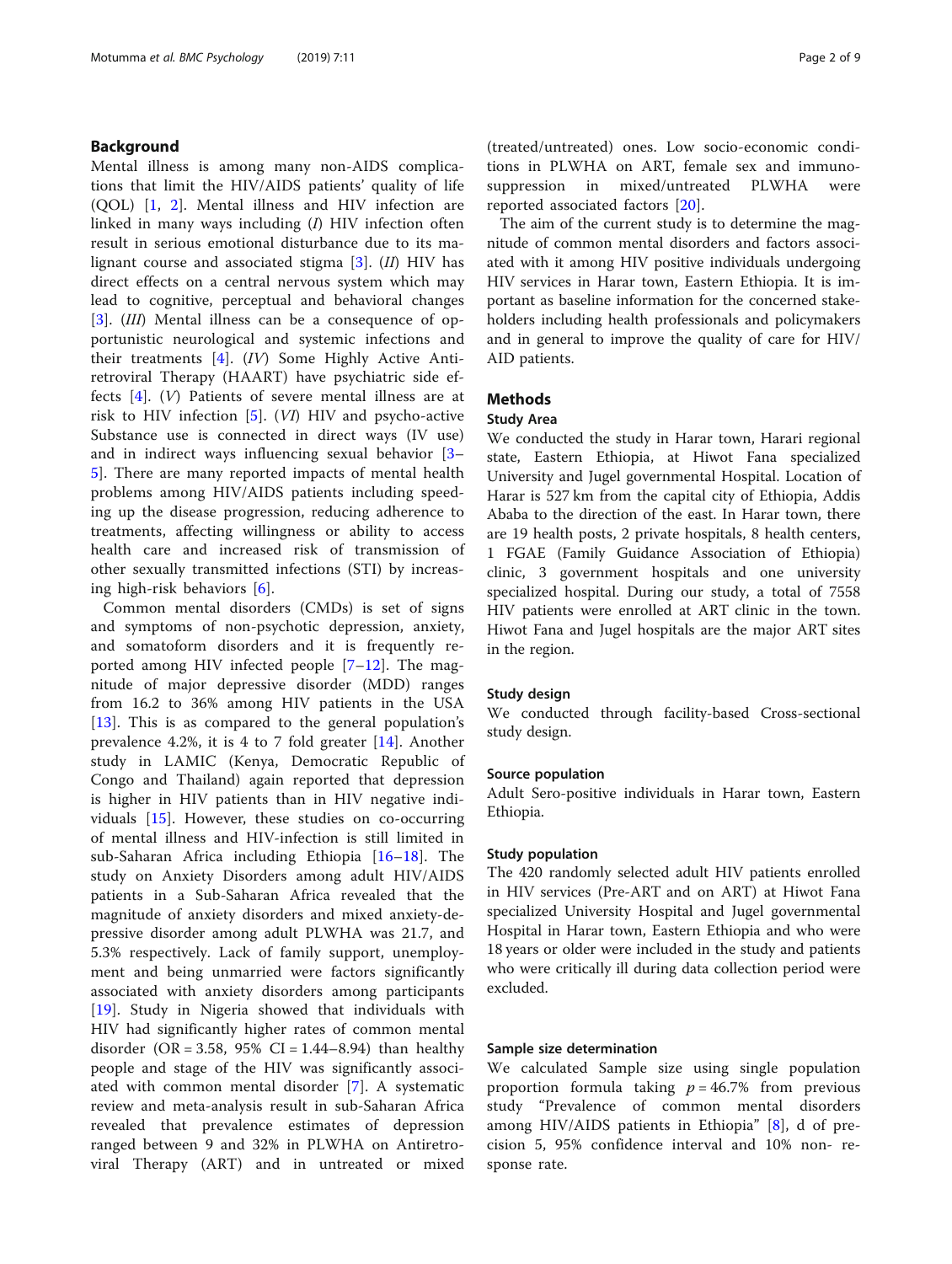$$
n = \frac{(z\alpha/2)^2 p(1-p)}{d^2}
$$
 where  $n = \text{sample size}$ ,  $Z\alpha/2 = Z$  score at 95% CI = 1.96,  $p = 46.7\%$  and  $d = 5\%$  (0.05)  

$$
n = \frac{(1.96)^2 0.467 (1 - 0.467)}{(0.05)^2} = \frac{3.8416 \times 0.467 \times 0.533}{0.0025} = 382
$$

Final sample size with 10% non-response rate was 420.

### Sampling technique

During our study period, there were 7558 registered HIV/AIDS patients enrolled in HIV services at both Hiwot Fana University specialized and Jugel governmental hospitals. Final sample size (420) was proportionally allocated to each hospital 281 from Hiwot Fana and 139 from Jugel hospital. At each hospital patients were stratified into pre-ART and ART based on their ART status. Then we selected eligible patients by simple random sampling technique based on their card number (Fig. 1).

# Data collection

We collected data through patient interview and review of medical records. Data regarding socio–demographics, CMDs, majority of clinical and psychosocial variables like (perceived HIV stigma, partner's Sero-status, Children's Sero status, death of either partner or family

members due to HIV/AIDS, hospitalized in the last month, decreased level of functioning than usual, lost job due to HIV/AIDS, faced severe stress in the last 6 months, having family history of mental illness and having any comorbid chronic physical illness) and Substance-related variables (current drinking alcohol, chewing Khat, smoking cigarette, and using illicit substances) were retrieved by Interviewing patients using the adopted standardized questionnaire through face to face interview using interviewer-administered a standardized questionnaire. However, Respective medical Records like (HIV/AIDS stage, CD4 count and started ART) were obtained from patients' medical record. We used Self Reporting Questionnaire (SRQ-20) to get data about CMDs. We used standardized questionnaire in interview-form instead of self-report because of the 16.2% (68) of our study participants were unable to read and write and they could not fill the questionnaire. The questionnaire was translated into local languages Afan Oromo and Amharic and validated to Ethiopian context.

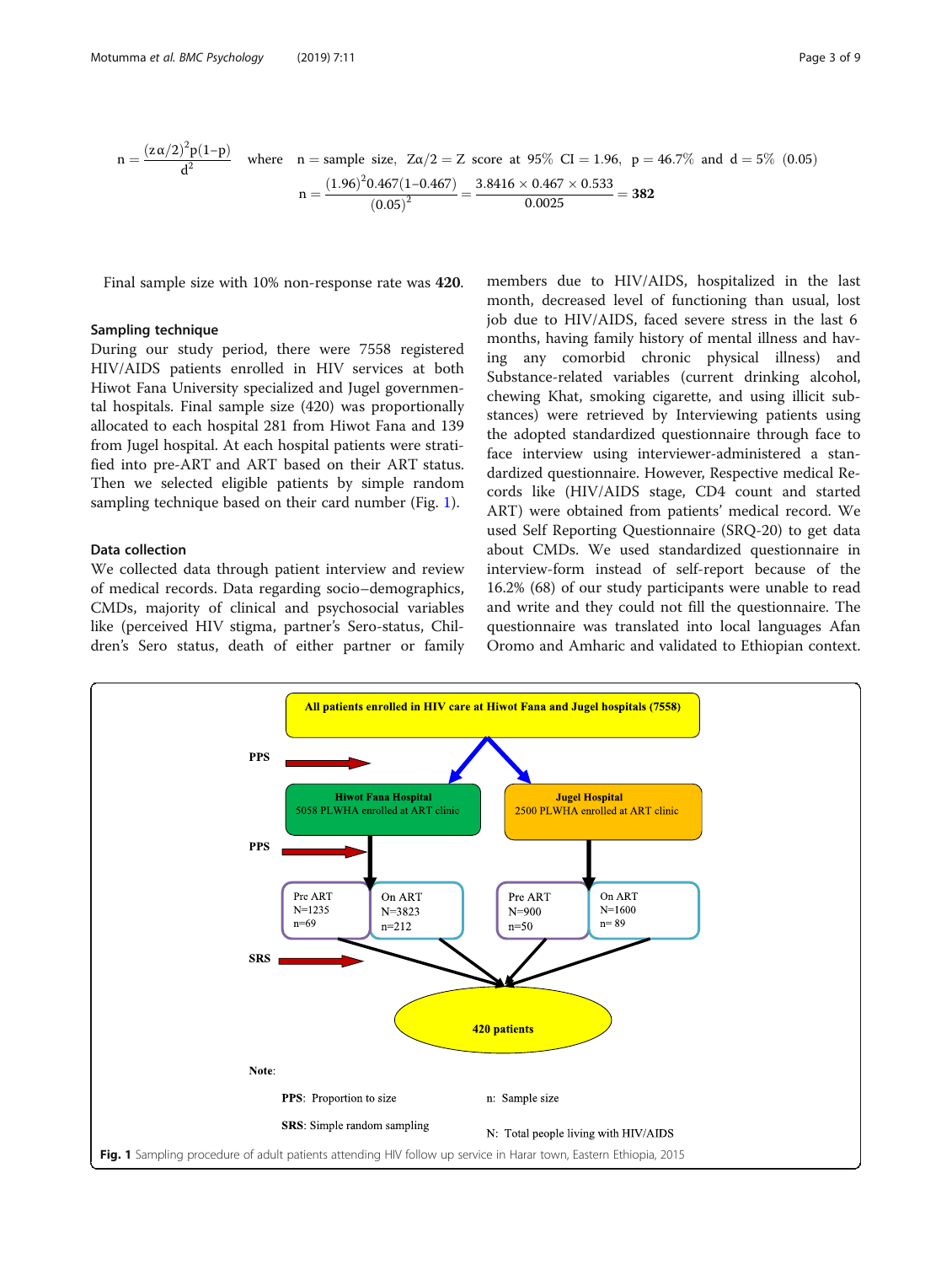As common mental disorders (CMDs) refers to the set of signs and symptoms of non-psychotic depression, anxiety, and somatoform disorders, considering how challenging it can be to diagnose these disorders in primary care practice, the World Health Organization (WHO) developed the Self Reporting Questionnaire (SRQ-20), a screening instrument to identify suspected CMDs cases in primary care settings [\[21\]](#page-8-0). The SRQ-20 has 20 yes/no questions and it has been validated in Ethiopia, with high sensitivity (85.7%) and specificity (75.6%) [[22](#page-8-0)]. Cut point of SRQ-20 is different in institution based and community based and usually cut-point of  $\geq 7$  is used in institution based [[22](#page-8-0)]. Data collectors were 5 diploma nurses with previous data collection experience and supervisors were 3-graduate nurses and all of them were given one-days training prior to the data collection period. The study was conducted after approval obtained from the College of Health and Medical Sciences, Institutional Research Ethics Review Committee (IRERC) of Haramaya University. Written informed consent was obtained from the study participants after providing a clear explanation of the objective of the study. The collected data were kept confidential. Participants' right to refuse and the chance to ask anything about the study was respected. The names of the participants were not written.

### Study Variables

### Dependent variable

Status of common mental disorder (yes/no).

### Independent Variables

Socio-demographic variables (age, sex, religion, ethnicity, marital status, occupational status, income, and educational status), clinical and psychosocial variables (HIV/AIDS stage, CD4 count, started ART, perceived HIV stigma, partner's Sero-status, Children's Sero status, death of either partner or family members due to HIV/ AIDS, hospitalized in the last month, decreased level of functioning than usual, lost job due to HIV/AIDS, faced severe stress in the last 6 months, having family history of mental illness and having any comorbid chronic physical illness), Substance-related variables (current drinking alcohol, chewing Khat, smoking cigarette, and using illicit substances).

### Data processing and analysis

After checking for completeness data were entered into a computer using EpiData 3.1 then exported to SPSS for analysis. In statistical analysis we used categorical variables. Our dependent variable (CMD) is dichotomous which is categorized as yes (having CMD) or no (have no CMD). Since our dependent variable was dichotomous and we used cross-sectional study design, in order to explore the relationship between dependent variable and each independent variable we run a bivariate analysis using odds ratio (OR) of chi square. All independent variables that have a significant association with dependent variable (CMD) during bivariate analysis were adjusted together into multivariate analysis specifically binary logistic regression in order to control confounders. A  $p$  value of  $< 0.05$  was considered as statistically significant association at 95% of confidence interval. We used Descriptive analysis to describe variables using frequencies, percentages, tables, and figures.

#### Data quality control

To control the quality of data, we used the standard questionnaire in the Ethiopian context. The pretest was done at another Hospital and necessary adjustments were done before the actual data collection time. Data collectors collected data under the close supervision of trained supervisors. A one-day training about the objective of the study and other related issues was given for data collectors and supervisors.

### Operational Definition

Common mental disorders: Patients who scored ≥7 of SRQ-20 items were considered as having CMD [\[8](#page-8-0)]. Current substance use: Is defined as participants who had used substances at least once in the last one month prior to the study period [\[23\]](#page-8-0).

### Ethical considerations

The College of Health and Medical Sciences Institutional Health Research Ethics Review Committee of Haramaya University had ethically approved the study. Permission from health facilities managers and written informed consent from patients were sought before administering questionnaires. We used anonymous questionnaires to keep patients' confidentiality and the interview was conducted in a private room to assure the patients' privacy. Patients with CMD were referred for professional care in the hospitals.

### Results

### Socio-demographic characteristics of respondents

From the total 420 patients, all were interviewed (providing response rate 100%); 26.0% of the respondents were males, and 71.0% were age less than 40 years. From the total participants, 53.6% were Oromo by ethnicity, 67.9% were Orthodox Christians, 37.6% were married and living together, 39.0% get a monthly pocket money of 500–999 Ethiopian birr, 44.3% educated primary school, and 17.4% were Government employee (Table [1](#page-4-0)).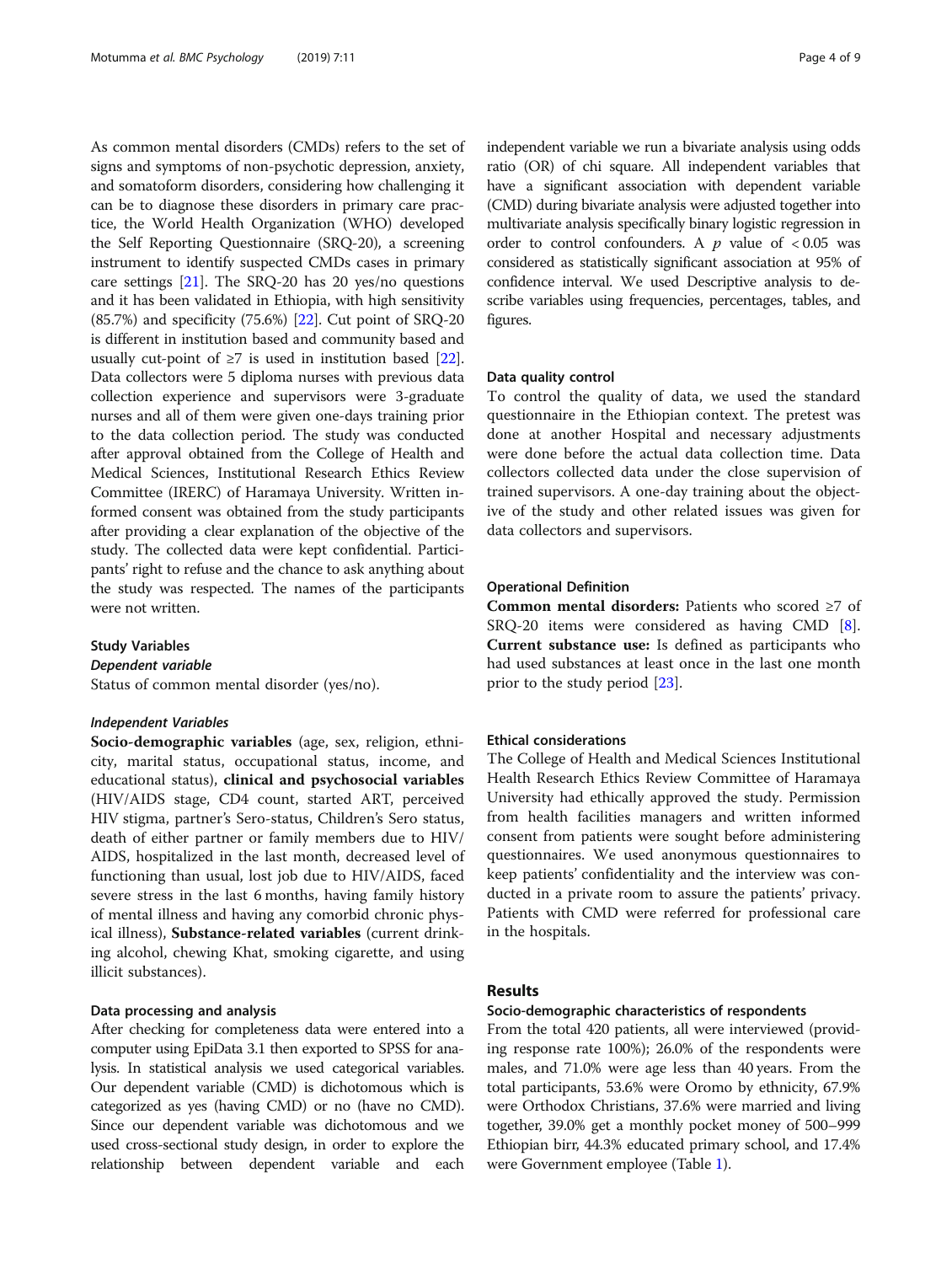<span id="page-4-0"></span>Table 1 Socio-demographic characteristics of adult patients attending HIV follow up service in Harar town, eastern Ethiopia, 2015

| Socio-demographic characteristics | Frequency (N) | Percent (%) |
|-----------------------------------|---------------|-------------|
| Sex                               |               |             |
| Male                              | 109           | 26.0        |
| Female                            | 311           | 74.0        |
| Marital status                    |               |             |
| Single                            | 57            | 13.6        |
| Married and living together       | 158           | 37.6        |
| Separated                         | 112           | 26.7        |
| Divorced/widowed                  | 93            | 22.1        |
| Ethnicity                         |               |             |
| Oromo                             | 225           | 53.6        |
| Amhara                            | 118           | 28.1        |
| Tigre                             | 28            | 6.7         |
| Guraghe                           | 24            | 5.7         |
| Harari                            | 15            | 3.6         |
| Others                            | 10            | 2.4         |
| Religion                          |               |             |
| Muslim                            | 94            | 22.4        |
| Orthodox                          | 285           | 67.9        |
| Protestant                        | 41            | 9.8         |
| Age group in years                |               |             |
| < 40                              | 298           | 71.0        |
| $40 - 60$                         | 114           | 27.1        |
| >60                               | 8             | 1.9         |
| <b>Educational status</b>         |               |             |
| Unable to read and write          | 68            | 16.2        |
| Able to read and write            | 11            | 2.6         |
| Primary school                    | 186           | 44.3        |
| Secondary school                  | 120           | 28.6        |
| Diploma                           | 22            | 5.2         |
| Degree                            | 13            | 3.1         |
| Occupational status               |               |             |
| House wife                        | 51            | 12.1        |
| Government employee               | 73            | 17.4        |
| NGO employee                      | 21            | 5.0         |
| Private                           | 48            | 11.4        |
| Student                           | 5             | 1.2         |
| Daily laborer                     | 102           | 24.3        |
| Unemployed                        | 56            | 13.3        |
| Merchant                          | 64            | 15.2        |
| Income                            |               |             |
| < 200                             | 70            | 16.7        |
| 200-499                           | 39            | 9.3         |

Table 1 Socio-demographic characteristics of adult patients attending HIV follow up service in Harar town, eastern Ethiopia, 2015 (Continued)

| Socio-demographic characteristics | Frequency (N) | Percent (%) |
|-----------------------------------|---------------|-------------|
| 500-999                           | 164           | 39 O        |
| $> = 1000$                        | 147           | 35.0        |

Others: Somali, Wolayita, and sidama

### Prevalence of CMD among HIV/AIDS patients

The result revealed that among the 420 HIV/AIDS patients those were interviewed; Using SRQ-20 questionnaire (28.1%; 95% CI; 26.14, 30.06) of them had CMD.

# Factors associated with CMD among patients living with HIV/AIDS

The association between CMD and independent variables were determined using bivariate and multivariate (binary logistic regression) analyses. In the final model of multivariate logistic regression analysis HIV/AIDS stage and current drinking alcohol were found having statistically significant association with CMD. However, Socio-demographic variables like: Marital status and income were statistically significant in the binary logistic regression analysis but not significant in the final model of multivariate logistic regression analysis (Table [2](#page-5-0)).

Likewise, Clinical, psychosocial and substance use factors like: perceived HIV stigma, lost job due to HIV/ AIDS, having any comorbid chronic physical health problems, and current smoking cigarettes, chewing Khat and using illicit substances were again statistically significant in the binary logistic regression analysis but not significant in the final model (Table [3\)](#page-6-0).

As revealed in final multivariate logistic regression analysis, clients who have stage 4 HIV/AIDS were 3.37 times more likely to have CMD than clients with stage 1 HIV/AIDS (AOR 3.37, 95% CI: 1.45, 7.83) and Patients who have family history of mental illness were 2.65 times more likely to develop CMD than clients who have no family history of mental illness (AOR 2.65, 95% CI: 1.26, 5.54). Those individuals currently drinking alcohol, were more than five times more likely to develop CMD than those who are currently not drinking (AOR 5.1, 95% CI: 2.04, 12.79) (Table [4\)](#page-7-0).

### **Discussion**

This study showed that the overall prevalence rate of common mental disorder among HIV/AIDS patients is 28.1% with the range between 26.14 and 30.06%. Associated factors identified in the final model of this study were stage of HIV/AIDS, Family history of mental illness and current drinking alcohol.

In the current study the prevalence of common mental disorder among people living with HIV/AIDS is closer to the finding in south west regional hospitals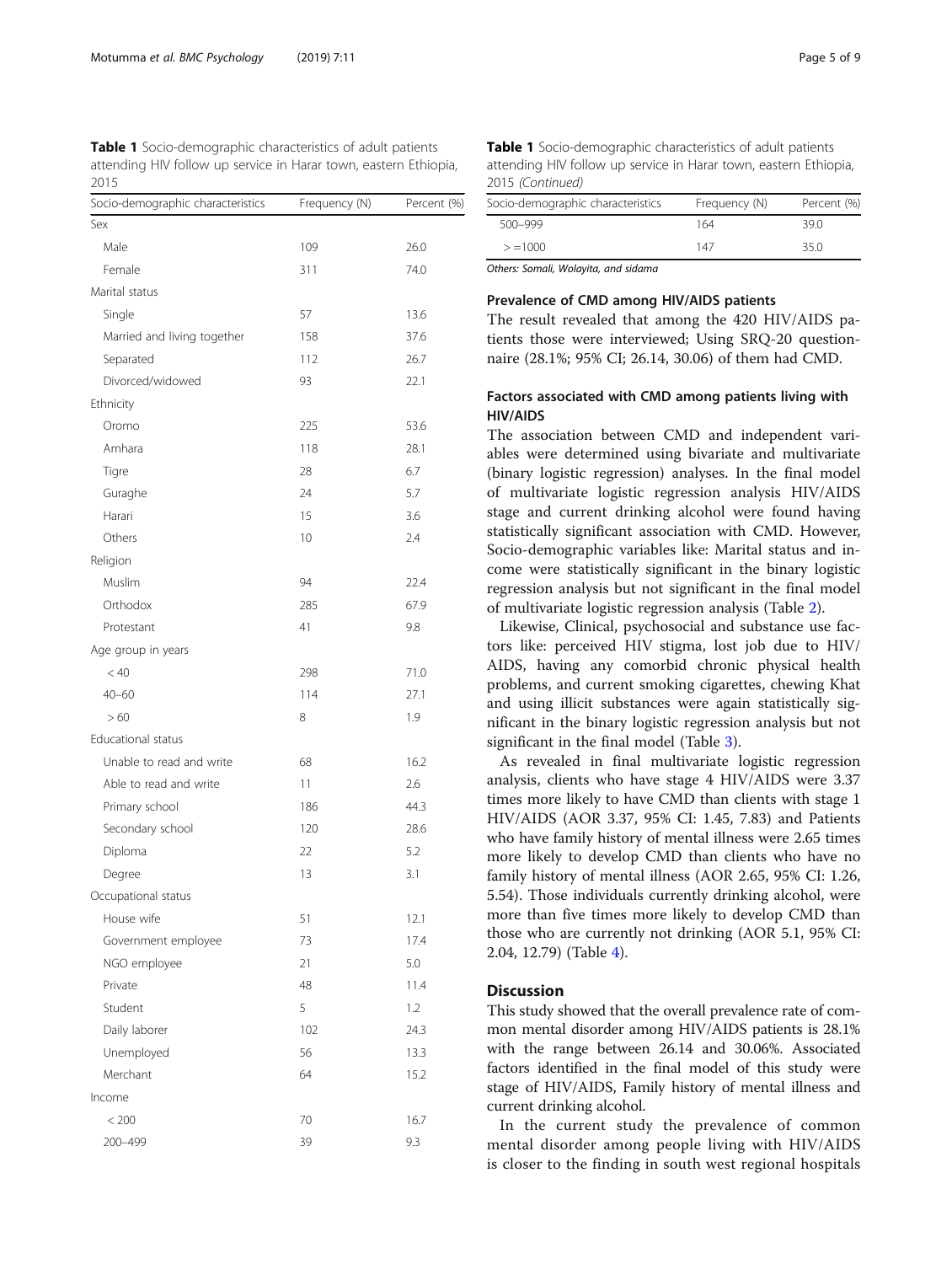<span id="page-5-0"></span>Table 2 Binary logistic regression: Socio-demographic factors independently associated with CMD among adult patients attending HIV follow up service in Harar town, eastern Ethiopia, 2015

| Variables                    | $<$ 7 (no<br>CMD) | $> = 7$<br>(CMD) | <i>p</i> -value | <b>COR</b><br>(95% CI)    |
|------------------------------|-------------------|------------------|-----------------|---------------------------|
| Sex                          |                   |                  |                 |                           |
| Male                         | 82                | 27               | Reference       | Reference                 |
| Female                       | 220               | 91               | 0.37            | 1.26<br>$[0.763 - 2.069]$ |
| Marital status               |                   |                  |                 |                           |
| Single                       | 37                | 20               | 0.07            | 1.8[0.95-3.54]            |
| Married & living<br>together | 122               | 36               | Reference       | Reference                 |
| Separated                    | 73                | 39               | 0.03            | $1.8[1.06 - 3.1]$         |
| Divorced/widowed             | 70                | 23               | 0.73            | $1.1[0.6 - 2.03]$         |
| Ethnicity                    |                   |                  |                 |                           |
| Oromo                        | 171               | 54               | Reference       | Reference                 |
| Amhara                       | 75                | 43               | 0.67            | $0.74[0.18 - 2.95]$       |
| Tigre                        | 22                | 6                | 0.68            | $1.34[0.33 - 5.4]$        |
| Guraghe                      | 18                | 6                | 0.58            | $0.64[0.13 - 3.24]$       |
| Harari                       | 9                 | 6                | 0.76            | $0.78[0.15 - 4.0]$        |
| Others                       | 7                 | 3                | 0.61            | $1.56[0.28 - 8.5]$        |
| Religion                     |                   |                  |                 |                           |
| Muslim                       | 61                | 33               | 0.51            | 1.31[0.59-2.89]           |
| Orthodox                     | 212               | 73               | 0.62            | $0.83[0.4 - 1.71]$        |
| Protestant                   | 29                | 12               | Reference       | Reference                 |
| Age group in years           |                   |                  |                 |                           |
| < 40                         | 208               | 90               | 0.14            | $1.5[0.9 - 2.4]$          |
| $40 - 60$                    | 88                | 26               | Reference       | Reference                 |
| >60                          | 6                 | 2                | 0.9             | $1.13[0.2 - 5.9]$         |
| Educational status           |                   |                  |                 |                           |
| Unable to read and<br>write  | 43                | 25               | 0.15            | 3.2[0.66-15.61]           |
| Able to read and write       | 8                 | 3                | 0.48            | 2.06[0.28-<br>15.36]      |
| Primary school               | 137               | 49               | 0.39            | 1.9[0.42-9.19]            |
| Secondary school             | 87                | 33               | 0.36            | 2.1[0.44-9.92]            |
| Diploma                      | 16                | 6                | 0.42            | 2.1[0.35-12.17]           |
| Degree                       | 11                | 2                | Reference       | Reference                 |
| Occupational status          |                   |                  |                 |                           |
| House wife                   | 39                | 12               | 0.68            | 1.31[0.37-4.64]           |
| Government employee          | 54                | 19               | 0.51            | $1.5[0.45 - 5.0]$         |
| NGO employee                 | 17                | 4                | Reference       | Reference                 |
| Private                      | 38                | 10               | 0.86            | 1.12[0.31-4.07]           |
| Student                      | 4                 | 1                | 0.96            | 1.06[0.09-<br>12.28]      |
| Daily laborer                | 63                | 39               | 0.10            | 2.63[0.83-8.39]           |
| Unemployed                   | 39                | 17               | 0.33            | 1.85[0.54–6.33]           |

| 2015 (Continued) |      |       |                                                                 |                     |
|------------------|------|-------|-----------------------------------------------------------------|---------------------|
| Variables        | CMD) | (CMD) | $\langle 7 \rangle$ (no $\langle 7 \rangle = 7$ <i>p</i> -value | COR<br>(95% CI)     |
| Merchant         | 48   | 16    | 0.58                                                            | 1.42[0.42-4.83]     |
| Income           |      |       |                                                                 |                     |
| < 200            | 52   | 18    | 0.68                                                            | $1.15[0.59 - 2.2]$  |
| 200-499          | 27   | 12    | 0.33                                                            | 1.48 [0.68 - 3.2]   |
| 500-999          | 110  | 54    | 0.05                                                            | $1.63[1.1 - 2.69]$  |
| $> = 1000$       | 113  | 34    |                                                                 | Reference Reference |

Table 2 Binary logistic regression: Socio-demographic factors independently associated with CMD among adult patients attending HIV follow up service in Harar town, eastern Ethiopia, 2015 (Continued)

Others: Somali, Wolayita, and sidama

of Cameroon, which shows 26.7% of HIV/AIDS patients on HAART have depression [[24\]](#page-8-0). On the other hand, the prevalence is greater than that found in Tanzania and South Africa [[25](#page-8-0), [26\]](#page-8-0) in which the prevalence was 15.5 and 14.2% respectively. This variation could be due to different possible reasons like different method used to assess the condition. The study in Tanzania conducted using ICD-10 common mental health diagnosis and in South Africa they applied DSM diagnoses. But in the current study we applied SRQ-20 standardized questionnaire. The present study result is lower than the studies done in Zimbabwe and Indian setting [[27,](#page-8-0) [28\]](#page-8-0) in which the findings were 67.9 and 58.75% respectively. This difference could be the slight difference of study population nature like in the study conducted in Zimbabwe 92% of the participants were on HAART, which indicates that they could have severe illness. As the severity of HIV/AIDS increased the patients could develop CMD more [[27\]](#page-8-0). But in the current study only 71.7% were on HAART and the left were pre-ART. The other possible reason could be in the present study majority of the participants were young age as 71.0% of them were at age less than 40 years. Study on common mental disorder among general population showed that older age is significantly associated with higher prevalence of common mental disorder [[29](#page-8-0)].

Our study finding shown that patients who have stage 4 HIV/AIDS were more likely to develop common mental disorder (AOR 3.37, 95% CI: 1.45, 7.83) and it is in line with the results of studies done in India and Ethiopia [\[27](#page-8-0), [30](#page-8-0)]. Patients those are currently drinking alcohol are also more likely to develop common mental disorder (AOR 5.1, 95% CI: 2.04, 12.79) and this result is supported by study conducted on common mental disorder among general population in Ethiopia [[29\]](#page-8-0). As more alcohol enters the bloodstream, the areas of the brain associated with emotions and movement are affected, often resulting in exaggerated states of emotion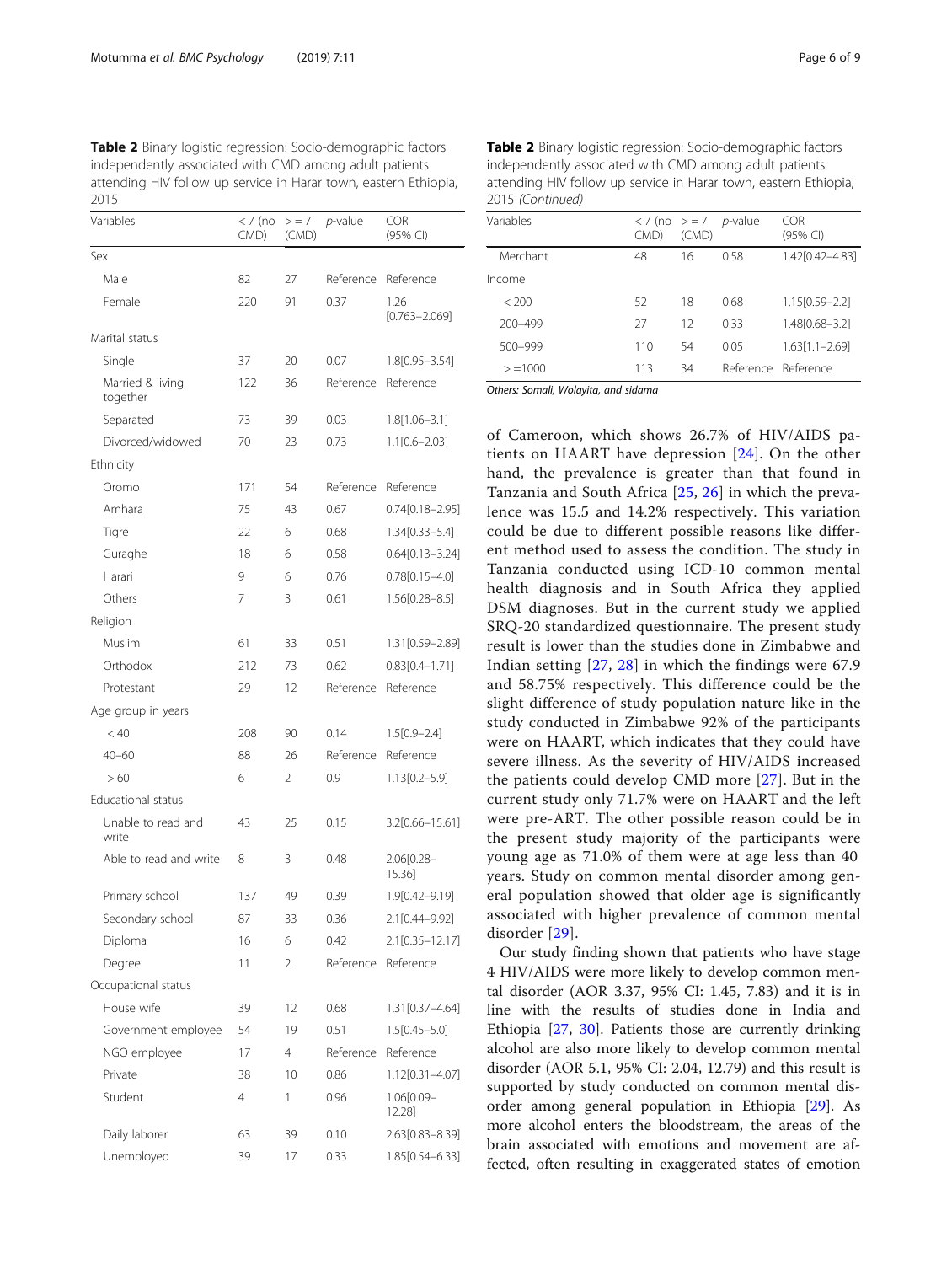| Variables                                    | $<$ 7 (no<br>CMD) | $> = 7$<br>(CMD) | <i>p</i> -value | <b>COR</b><br>(95% CI) |
|----------------------------------------------|-------------------|------------------|-----------------|------------------------|
| CD4 count                                    |                   |                  |                 |                        |
| $<$ =500cell/L                               | 176               | 78               | 0.14            | 1.4[0.89-2.18]         |
| >500cell/L                                   | 126               | 40               | Reference       | Reference              |
| HIV/AIDS stage                               |                   |                  |                 |                        |
| stage 1                                      | 187               | 54               | Reference       | Reference              |
| stage 2                                      | 53                | 20               | 0.4             | $1.31[0.72 - 2.4]$     |
| stage 3                                      | 46                | 27               | 0.01            | $2.03[1.2 - 3.6]$      |
| stage 4                                      | 16                | 17               | 0.001           | $3.68[1.7 - 7.8]$      |
| Started taking ART                           |                   |                  |                 |                        |
| Yes                                          | 291               | 109              | 0.09            | $0.46[0.19 - 1.14]$    |
| No                                           | 11                | 9                | Reference       | Reference              |
| Perceived HIV stigma                         |                   |                  |                 |                        |
| Yes                                          | 35                | 29               | 0.001           | $2.5[1.4-4.3]$         |
| No                                           | 267               | 89               | Reference       | Reference              |
| Sero status of partner                       |                   |                  |                 |                        |
| Positive                                     | 86                | 24               | 0.3             | $0.7[0.3 - 1.4]$       |
| Negative                                     | 45                | 18               | Reference       | Reference              |
| Do not know                                  | 16                | 6                | 0.9             | $0.9[0.3 - 2.8]$       |
| No partner                                   | 155               | 70               | 0.7             | $1.13[0.6 - 2.1]$      |
| Children's Sero status                       |                   |                  |                 |                        |
| Yes                                          | 42                | 19               | 0.56            | 1.19[0.66-2.15]        |
| No                                           | 258               | 98               | Reference       | Reference              |
| Do not know                                  | 2                 | 1                | 0.82            | 1.32[0.12-14.68]       |
| Partner died because<br>of HIV/AIDS          |                   |                  |                 |                        |
| Yes                                          | 61                | 21               | 0.6             | $0.86[0.49 - 1.48]$    |
| No                                           | 241               | 97               | Reference       | Reference              |
| Family member died because<br>of HIV/AIDS    |                   |                  |                 |                        |
| Yes                                          | 61                | 22               | 0.74            | $0.91[0.53 - 1.57]$    |
| No                                           | 240               | 95               | Reference       | Reference              |
| Do not know                                  | 1                 | 1                | 0.51            | 2.53[0.16-40.8]        |
| Hospitalized in the last month               |                   |                  |                 |                        |
| Yes                                          | 16                | 9                | 0.37            | 1.48[0.63-3.44]        |
| Νo                                           | 286               | 109              | Reference       | Reference              |
| Level of functioning decreased<br>than usual |                   |                  |                 |                        |
| Yes                                          | 48                | 28               | 0.06            | 1.6[0.97-2.78]         |
| Νo                                           | 251               | 89               | Reference       | Reference              |
| Do not know                                  | 3                 | 1                | 0.96            | $0.94[0.09 - 9.16]$    |
| Lost job due to HIV/AIDS                     |                   |                  |                 |                        |
| Yes                                          | 43                | 26               | 0.05            | $1.7[1.1-2.93]$        |

<span id="page-6-0"></span>Table 3 Binary logistic regression: Clinical, psychosocial and substance use factors independently associated with CMD among adult patients attending HIV follow up service in Harar town, eastern Ethiopia, 2015

| town, eastern Ethiopia, 2015 (Continued)                           |                   |                  |            |                        |
|--------------------------------------------------------------------|-------------------|------------------|------------|------------------------|
| Variables                                                          | $< 7$ (no<br>CMD) | $> = 7$<br>(CMD) | $p$ -value | <b>COR</b><br>(95% CI) |
| No                                                                 | 259               | 92               | Reference  | Reference              |
| Family history of<br>mental illness                                |                   |                  |            |                        |
| Yes                                                                | 18                | 23               | 0.001      | 3.8[1.98-7.38]         |
| No                                                                 | 284               | 95               | Reference  | Reference              |
| Having any comorbid<br>chronic physical health problem             |                   |                  |            |                        |
| Yes                                                                | 11                | 12               | 0.01       | 2.99 [1.28 - 6.99]     |
| <b>No</b>                                                          | 291               | 106              | Reference  | Reference              |
| Smoked cigarettes at least once<br>during the last three months    |                   |                  |            |                        |
| Yes                                                                | 13                | 13               | 0.01       | $2.8[1.24 - 6.13]$     |
| No                                                                 | 289               | 105              | Reference  | Reference              |
| Alcohol used at least once during<br>the last three months         |                   |                  |            |                        |
| Yes                                                                | 30                | 39               | 0.001      | 4.48[2.61-7.66]        |
| No                                                                 | 272               | 79               | Reference  | Reference              |
| Chewed Khat at least once during the last three months             |                   |                  |            |                        |
| Yes                                                                | 48                | 37               | 0.001      | 2.417[1.471-3.971]     |
| No                                                                 | 254               | 81               | Reference  | Reference              |
| Used illicit substances at least once during the last three months |                   |                  |            |                        |
| Yes                                                                | 17                | 16               | 0.008      | 2.63[1.28-5.39]        |
| No                                                                 | 285               | 102              | Reference  | Reference              |

Table 3 Binary logistic regression: Clinical, psychosocial and substance use factors independently associated with CMD among adult patients attending HIV follow up service in Harar

(anger, withdrawal, depression or aggressiveness) and uncoordinated muscle movements [[31\]](#page-8-0). Also, our study revealed that patients who had family history of mental illness were more likely to have common mental disorder as compared to patients who have no family history of mental illness (AOR 2.65, 95% CI: 1.26, 5.54).

## Limitations of the study

The study was hospital based and some patients with severe common mental disorder might unlikely to be available in the hospital due to their severity of common mental disorder during data collection period. This could influence the prevalence of common mental disorder and it might not be generalized to the total population of people living with HIV/AIDS in the region. Also, our study was cross-sectional and it cannot show the cause-effect relationship between common mental disorder and independent variables.

# Conclusions

In this study the prevalence of CMD is relatively high. HIV/AIDS stage, having family history of mental illness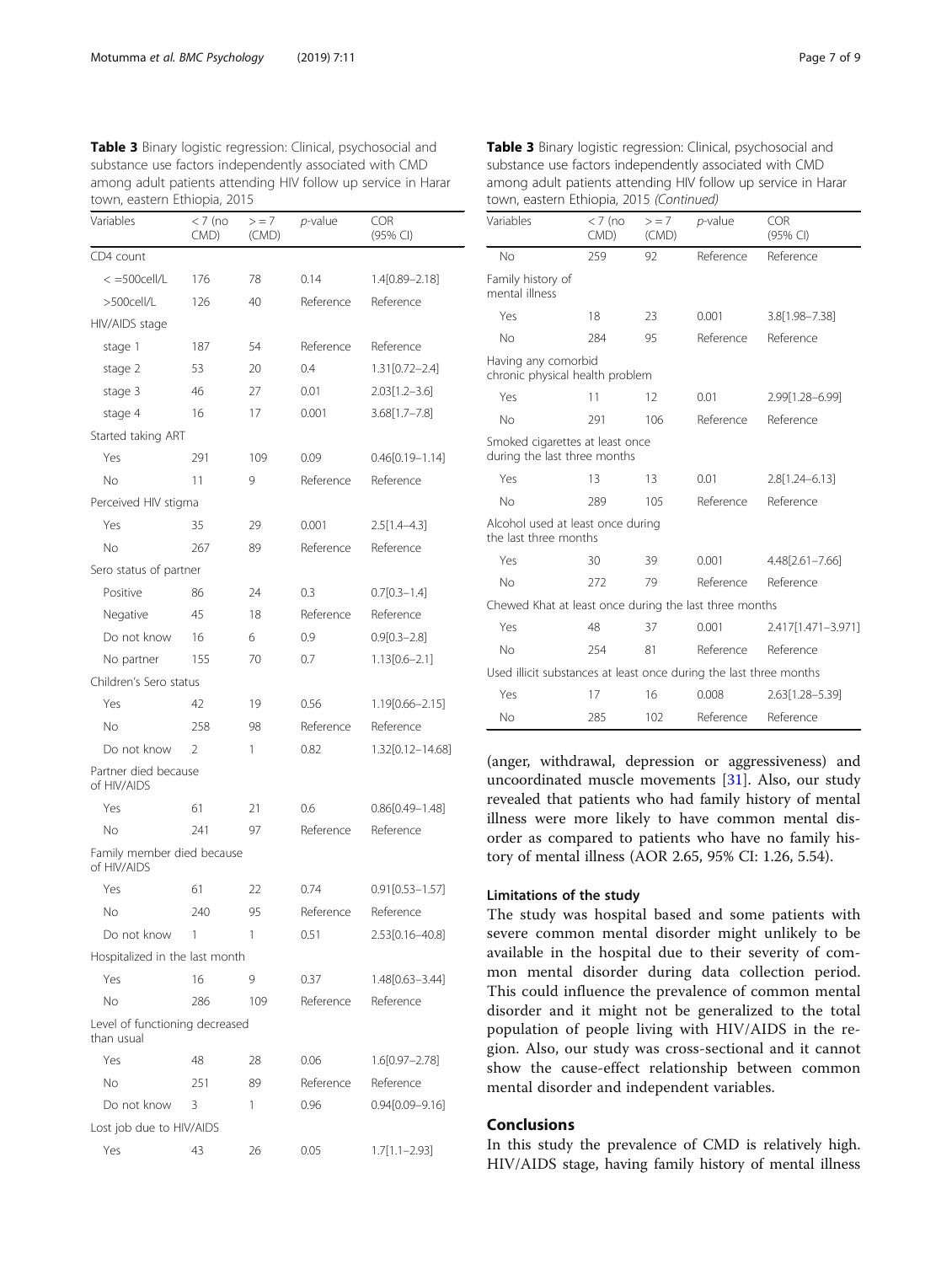| up service in Harar town, eastern Ethiopia, 2015                |                   |                  |                     |                         |
|-----------------------------------------------------------------|-------------------|------------------|---------------------|-------------------------|
| Variables                                                       | $<$ 7 (no<br>CMD) | $> = 7$<br>(CMD) | $p$ -value          | AOR<br>(95% CI)         |
| Marital status                                                  |                   |                  |                     |                         |
| Single                                                          | 37                | 20               | 0.07                | 2.01<br>$[0.94 - 4.30]$ |
| Married and living<br>together                                  | 122               | 36               | Reference           | Reference               |
| Separated                                                       | 73                | 39               | 0.3                 | $1.4[0.75-$<br>2.58]    |
| Divorced/widowed                                                | 70                | 23               | 0.98                | $0.9[0.49 -$<br>1.98]   |
| Income                                                          |                   |                  |                     |                         |
| < 200                                                           | 52                | 18               | 0.75                | 0.88<br>$[0.41 - 1.88]$ |
| 200-499                                                         | 27                | 12               | 0.98                | 1.01<br>$[0.41 - 2.45]$ |
| 500-999                                                         | 110               | 54               | 1.18                | 1.5<br>$[0.84 - 2.59]$  |
| > 1000                                                          | 113               | 34               | Reference           | Reference               |
| HIV/AIDS stage                                                  |                   |                  |                     |                         |
| stage 1                                                         | 187               | 54               | Reference           | Reference               |
| stage 2                                                         | 53                | 20               | 0.86                | 0.94<br>$[0.48 - 1.84]$ |
| stage 3                                                         | 46                | 27               | 0.28                | 1.42<br>$[0.75 - 2.69]$ |
| stage 4                                                         | 16                | 17               | 0.005               | 3.37<br>$[1.45 - 7.83]$ |
| Perceived HIV stigma                                            |                   |                  |                     |                         |
| Yes                                                             | 35                | 29               | 0.09                | 1.78<br>$[0.92 - 3.43]$ |
| No                                                              | 267               | 89               | Reference           | Reference               |
| Lost job due to HIV/AIDS                                        |                   |                  |                     |                         |
| Yes                                                             | 43                | 26               | 0.17                | 1.57<br>$[0.83 - 2.98]$ |
| No                                                              | 259               | 92               | Reference           | Reference               |
| Family history of mental illness                                |                   |                  |                     |                         |
| Yes                                                             | 18                | 23               | 0.01                | 2.65<br>$[1.26 - 5.54]$ |
| No                                                              | 284               | 95               | Reference           | Reference               |
| Having any chronic physical<br>health problem                   |                   |                  |                     |                         |
| Yes                                                             | 11                | 12               | 0.22                | 1.85<br>$[0.69 - 4.95]$ |
| No                                                              | 291               | 106              | Reference           | Reference               |
| Smoked cigarettes at least once<br>during the last three months |                   |                  |                     |                         |
| Yes                                                             | 13                | 13               | 0.94                | 1.05<br>$[0.34 - 3.19]$ |
| No                                                              | 289               | 105              | Reference Reference |                         |

<span id="page-7-0"></span>

| Table 4 Multivariate logistic regression: Socio-demographic,   |
|----------------------------------------------------------------|
| Clinical, psychosocial and substance use factors independently |
| associated with CMD among adult patients attending HIV follow  |
| up service in Harar town, eastern Ethiopia, 2015               |

| up service in Harar town, eastern Ethiopia, 2015 (Continued) |            |    |                           |                         |
|--------------------------------------------------------------|------------|----|---------------------------|-------------------------|
| Variables                                                    | CMD) (CMD) |    | $<$ 7 (no $>$ = 7 p-value | AOR<br>$(95%$ CI)       |
| Alcohol used at least once<br>during the last three months   |            |    |                           |                         |
| Yes                                                          | 30         | 39 | 0.001                     | 5.1<br>$[2.04 - 12.79]$ |
| <b>No</b>                                                    | 272        | 79 |                           | Reference Reference     |
| Chewed Khat at least once during<br>the last three months    |            |    |                           |                         |
| Yes                                                          | 48         | 37 | 0.21                      | 0.56                    |

No 254 81 Reference Reference

Yes 17 16 0.086 2.27

Used illicit substances at least once during the last three months

and current drinking alcohol were the identified factors those have significant association with common mental disorder among patients living with HIV/AIDS. The study finding will provides information to form rational foundation for prevention and planning to bring change in contributing factors for developing CMD among patients living with HIV/AIDS and also will be base line information for further study. The study recommended that it is important to control the progression of HIV like early detecting and treating opportunistic infections. No 285 102 Reference Reference

#### **Abbreviations**

AIDS: Acquired Immune Deficiency Syndrome; AOR: Adjusted Odds Ratio; ART: Antiretroviral Therapy; CMD: Common Mental Disorders; COR: Crude Odds Ratio; FGAE: Family Guidance Association of Ethiopia; HAART: Highly Active Antiretroviral Therapy; HIV: Human Immune Virus; IRERC: Institutional Research Ethics Review Committee; LAMIC: Low- and Middle-Income Countries; MDD: Major Depressive Disorder; PLWHA: People Living with HIV/AIDS; QOL: Quality of Life; SRQ: Self-Reported Questionnaire; STI: Sexually Transmitted Infections; WHO: World Health Organization

### Acknowledgments

Not applicable.

#### Funding

Haramaya University College of Health and Medical Sciences funded from data collection to analysis.

#### Availability of data and materials

The datasets analyzed during the current study is available from the corresponding author on reasonable request.

### Authors' contributions

AM contributed to the designing research, conduct and analysis and in the review of the manuscript. LN contributed to the design, conduct, and analysis of the research and the review of the manuscript. GH contributed to the design, conduct, and analysis of the research and the review of the manuscript. TA contributed to the design, conduct, and analysis of the research, drafting the manuscript, critically reviewed and approved the

[0.23–1.38]

[0.99–5.98]

| Table 4 Multivariate logistic regression: Socio-demographic,   |
|----------------------------------------------------------------|
| Clinical, psychosocial and substance use factors independently |
| associated with CMD among adult patients attending HIV follow  |
| up service in Harar town, eastern Ethiopia, 2015 (Continued)   |